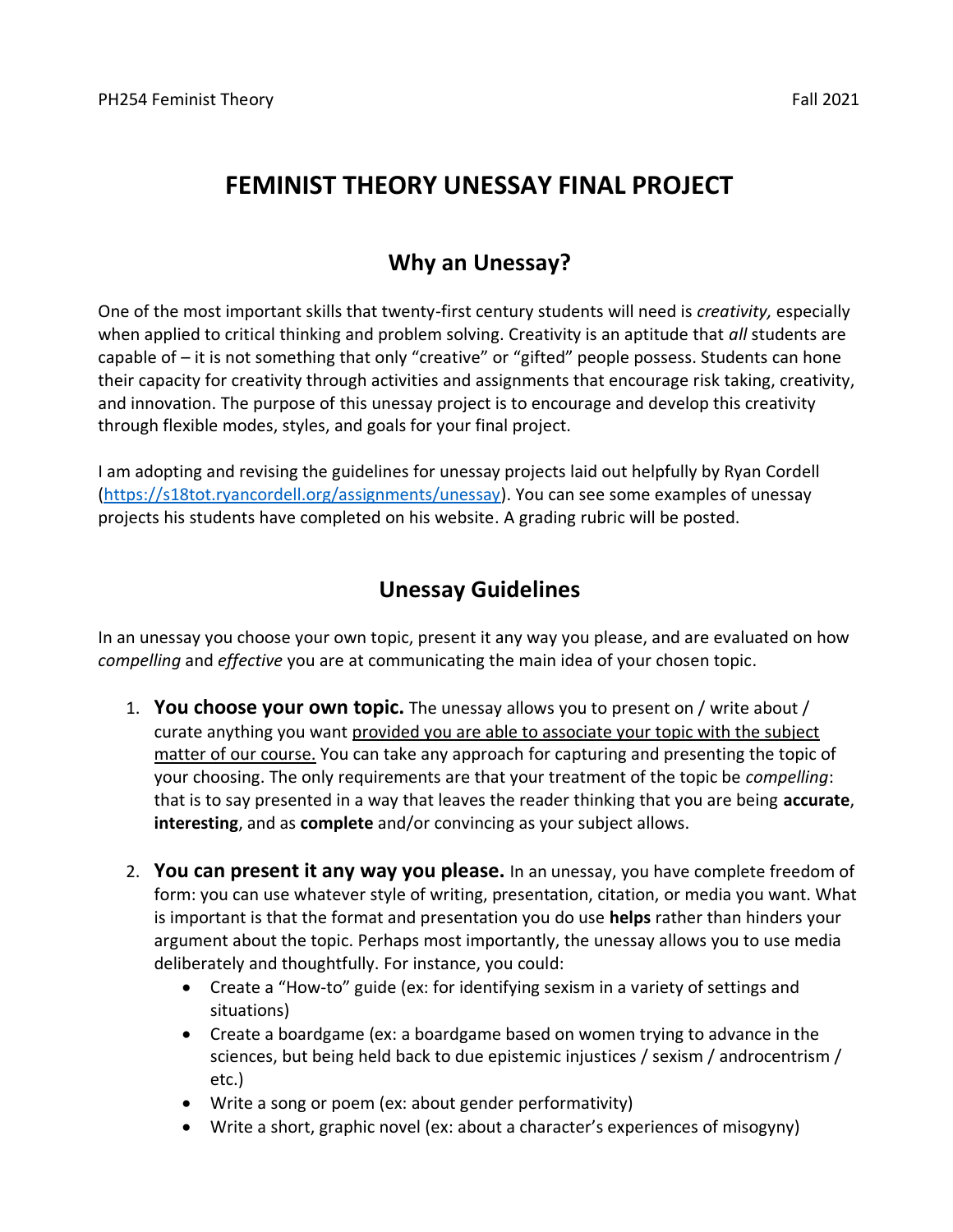- Write a movie or TV series review using one of the frameworks we have covered (ex: Beauvoir, hooks, Manne, etc.)
- Write a lesson plan for how you would teach a class on your chosen topic
- 3. **You are evaluated on how compelling and effective you are.** If unessays can be about anything and there are no restrictions on format and presentation, how are they graded? The main criterion is how well it all fits together. That is to say, how *compelling* and *effective* your work is.

An unessay is **compelling** when it shows some combination of the following:

- it is as **interesting** as its topic and approach allows
- it is as **complete** as its topic and approach allows (it doesn't leave the audience thinking that important points are being skipped over or ignored)
- it is **truthful** (any questions, evidence, conclusions, or arguments you raise are honestly and **accurately presented**)
- it makes an **argument**, taking a particular point of view on the topic. **A good unessay doesn't just describe, it** *synthesizes* **and** *analyzes***.**

In terms of presentation, an unessay is **effective** when it shows some combination of these attributes:

- it is **readable/watchable/listenable**: i.e. the production values are appropriately high and the audience is not distracted by avoidable lapses in presentation.
- it is **well crafted**: the assingment's invitation to write in different modes (using slang, etc.) does not mean the unessay needn't be copyedited. Deliberate stylistic choices can help convey your message, while needless errors will distract from your message.
- it is **appropriate**: i.e. it uses a format and medium that suits its topic and approach.
- it is **truthful**: i.e. it is presented in a way that leads the audience to trust the author and his or her arguments, examples, and conclusions.

### **Unessay Requirements**

- 1. Based on the above criteria, **each student will propose an unessay project idea by 5:00pm on Friday, November 5th .** The proposal should be emailed to [laura.kane@worcester.edu](mailto:laura.kane@worcester.edu) and include:
	- The topic you will cover
	- The medium you intend to use to convey your ideas
	- The goal(s) for your project i.e. what should readers/listeners/viewers expect to get out of your project? This can be straightforward (i.e. a better understanding of topic x), or more complex (i.e. a feeling or reflection related to a portrayed experience, etc.).
	- Don't worry about being exact! A proposal is just that a proposal. It shows me that you are thinking about how to approach your chosen topic in a compelling an